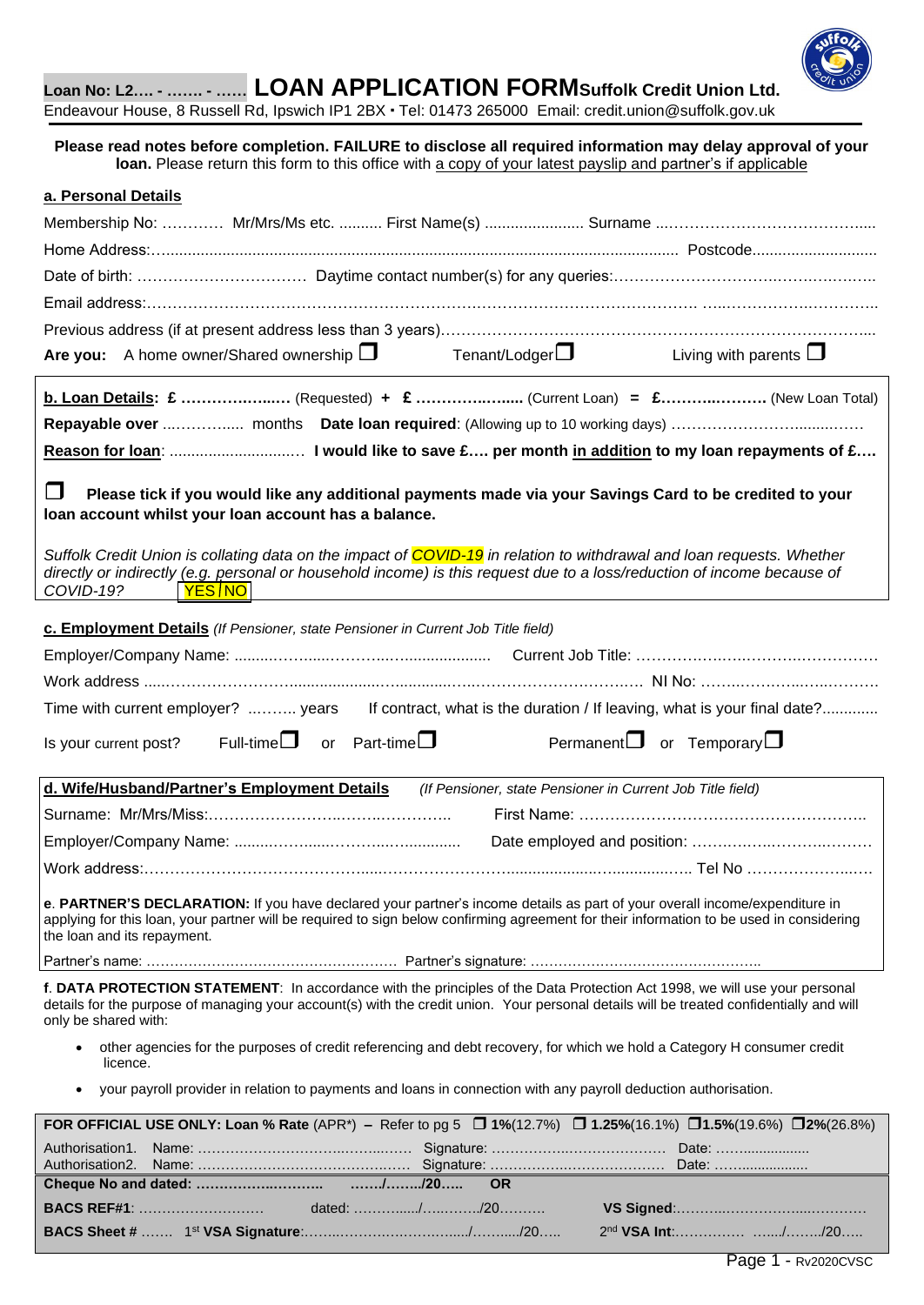## **g. INCOME AND EXPENDITURE DETAILS:** Please include **ALL** household income and expenditure.

| <b>ALL household Income</b>                                                                                     | $\frac{1}{2}$ and $\frac{1}{2}$ and $\frac{1}{2}$ and $\frac{1}{2}$ and $\frac{1}{2}$ and $\frac{1}{2}$ and $\frac{1}{2}$ and $\frac{1}{2}$ and $\frac{1}{2}$ and $\frac{1}{2}$ and $\frac{1}{2}$ and $\frac{1}{2}$ and $\frac{1}{2}$<br><b>Monthly Income</b> |                         | <b>ALL household</b>                                             | £ per<br>month. If          | Outstanding<br><b>Balances</b> |
|-----------------------------------------------------------------------------------------------------------------|----------------------------------------------------------------------------------------------------------------------------------------------------------------------------------------------------------------------------------------------------------------|-------------------------|------------------------------------------------------------------|-----------------------------|--------------------------------|
| Please evidence all<br>household income                                                                         | YOU                                                                                                                                                                                                                                                            | Your<br><b>Partner</b>  | expenditure                                                      | £0, please<br>state, NIL/£0 |                                |
| Salary / wages                                                                                                  | £                                                                                                                                                                                                                                                              | £                       | Mortgage                                                         | £                           | £                              |
| Private /Work Pension                                                                                           | £                                                                                                                                                                                                                                                              | £                       | Rent                                                             | £                           | $\overline{f}$                 |
| <b>State Pension</b>                                                                                            | £                                                                                                                                                                                                                                                              | $\overline{\mathbf{f}}$ | Council tax                                                      | £                           | N/A                            |
| Tax Credit (Working)                                                                                            | $\overline{\mathbf{f}}$                                                                                                                                                                                                                                        | $\overline{f}$          | Water                                                            | £                           | N/A                            |
| Tax Credit (Child)                                                                                              | $\overline{\mathbf{f}}$                                                                                                                                                                                                                                        | $\overline{\mathbf{f}}$ | Electricity                                                      | $\overline{\mathbf{f}}$     | N/A                            |
| <b>Pension Credit</b>                                                                                           | £                                                                                                                                                                                                                                                              | £                       | Gas                                                              | £                           | N/A                            |
| <b>Disability Living Allowance</b>                                                                              | £                                                                                                                                                                                                                                                              | $\overline{\mathbf{f}}$ | Telephone / Broadband                                            | $\overline{\mathbf{f}}$     | N/A                            |
| Income Support                                                                                                  | £                                                                                                                                                                                                                                                              | £                       | Mobile                                                           | £                           | N/A                            |
| <b>Universal Credit</b><br>£<br>£                                                                               |                                                                                                                                                                                                                                                                |                         | <b>TV Licence</b>                                                | £                           | N/A                            |
| <b>Job Seekers Allowance</b>                                                                                    | £                                                                                                                                                                                                                                                              | £                       | House Insurance(s)                                               | £                           | N/A                            |
|                                                                                                                 |                                                                                                                                                                                                                                                                |                         | Life assurance                                                   | £                           | N/A                            |
|                                                                                                                 |                                                                                                                                                                                                                                                                |                         | Car Insurance                                                    | £                           | N/A                            |
| <b>Other income</b> (give details)                                                                              |                                                                                                                                                                                                                                                                |                         | <b>Travel Expenses</b>                                           | £                           | N/A                            |
|                                                                                                                 | £                                                                                                                                                                                                                                                              | £                       | Groceries                                                        | £                           | N/A                            |
|                                                                                                                 | £                                                                                                                                                                                                                                                              | £                       | Clothing                                                         | $\overline{\mathbf{f}}$     | N/A                            |
|                                                                                                                 | £                                                                                                                                                                                                                                                              | $\overline{\mathbf{f}}$ | <b>Private Pension</b>                                           | $\overline{\mathbf{f}}$     | N/A                            |
|                                                                                                                 | £                                                                                                                                                                                                                                                              | £                       | <b>Child Maintenance</b>                                         | £                           | N/A                            |
| <b>TOTAL (A)</b>                                                                                                | £                                                                                                                                                                                                                                                              | $\overline{\mathbf{f}}$ | Loans                                                            | $\overline{\mathbf{f}}$     | $\overline{f}$                 |
| <b>TOTAL Household Income</b>                                                                                   | £                                                                                                                                                                                                                                                              |                         | <b>Credit Cards</b>                                              | £                           | £                              |
|                                                                                                                 |                                                                                                                                                                                                                                                                |                         | Hire Purchase (HP)                                               | $\overline{\mathbf{f}}$     | $\overline{\mathbf{f}}$        |
| You must attach a copy of your latest payslip<br>$\checkmark$                                                   |                                                                                                                                                                                                                                                                |                         | Entertainment (eg SKY, hobby)                                    | £                           | £                              |
| (including your partner's if household income and<br>expenditure is shared).                                    |                                                                                                                                                                                                                                                                |                         | Other                                                            | £                           | £                              |
|                                                                                                                 |                                                                                                                                                                                                                                                                |                         | Delete as applicable. If yes, detail.<br>Are any of the above in |                             |                                |
| Retired members/Self-employed: If you do not<br>$\checkmark$<br>have a payslip, please include your latest bank |                                                                                                                                                                                                                                                                |                         | arrears/paying off arrears                                       | <b>NO</b>                   | <b>YES:</b>                    |
| statement and or/accounts                                                                                       |                                                                                                                                                                                                                                                                |                         | <b>Total Household</b><br><b>Expenditure &amp; Balances</b>      | £                           | £                              |

#### **No. of non-earning dependants:** ..................... Adults ..................... Children

**Declaration**: I authorise SCU to share my details with any relevant individuals or organisations including my payroll provider in accordance with the union's procedure in connection with this loan application.

I understand that any withdrawal whilst repaying a loan must leave the equivalent of one quarter (¼) of the loan balance in my shares at any time. I declare that to the best of my knowledge the information I have supplied is true and correct and that I am in good health and fit to follow my normal occupation. I also declare that I am not indebted to any other credit union, Bank or loan agency either as a borrower or as a guarantor, except as stated on this application form.

#### "**I declare, to the best of my knowledge and belief that":**

1. I am not indebted to any other credit union, bank or loan agency either as a borrower or a guarantor, except as stated on this application.

2. I declare that to the best of my knowledge the information I have supplied is true and correct and that I am in good health and fit to follow my normal occupation

3. I understand the provision of false information is fraud and that the credit union may take appropriate action if I am found to have deliberately provided false or misleading information.

4. All statements contained in this application are complete and accurate to the best of my knowledge and belief and I acknowledge that is any information given in this application proves incomplete or inaccurate; any loan given to me as a result of this application may become immediately repayable to the credit union.

#### **Signature of Applicant (Member): ..........……………....................................................... Date .......................…...............**

Depending on the type of loan that you have been granted, an interest rate of between 1% and 2% per month (12.7% - 26.8% APR) will be charged on the outstanding balance every month. The interest rate of this loan will be shown on the Loan Agreement.



 Authorised by the Prudential Regulation Authority and regulated by the Financial Conduct Authority and the Prudential Regulation Authority. Firm Reference No. 213930. Consumer Credit Licence No. 651176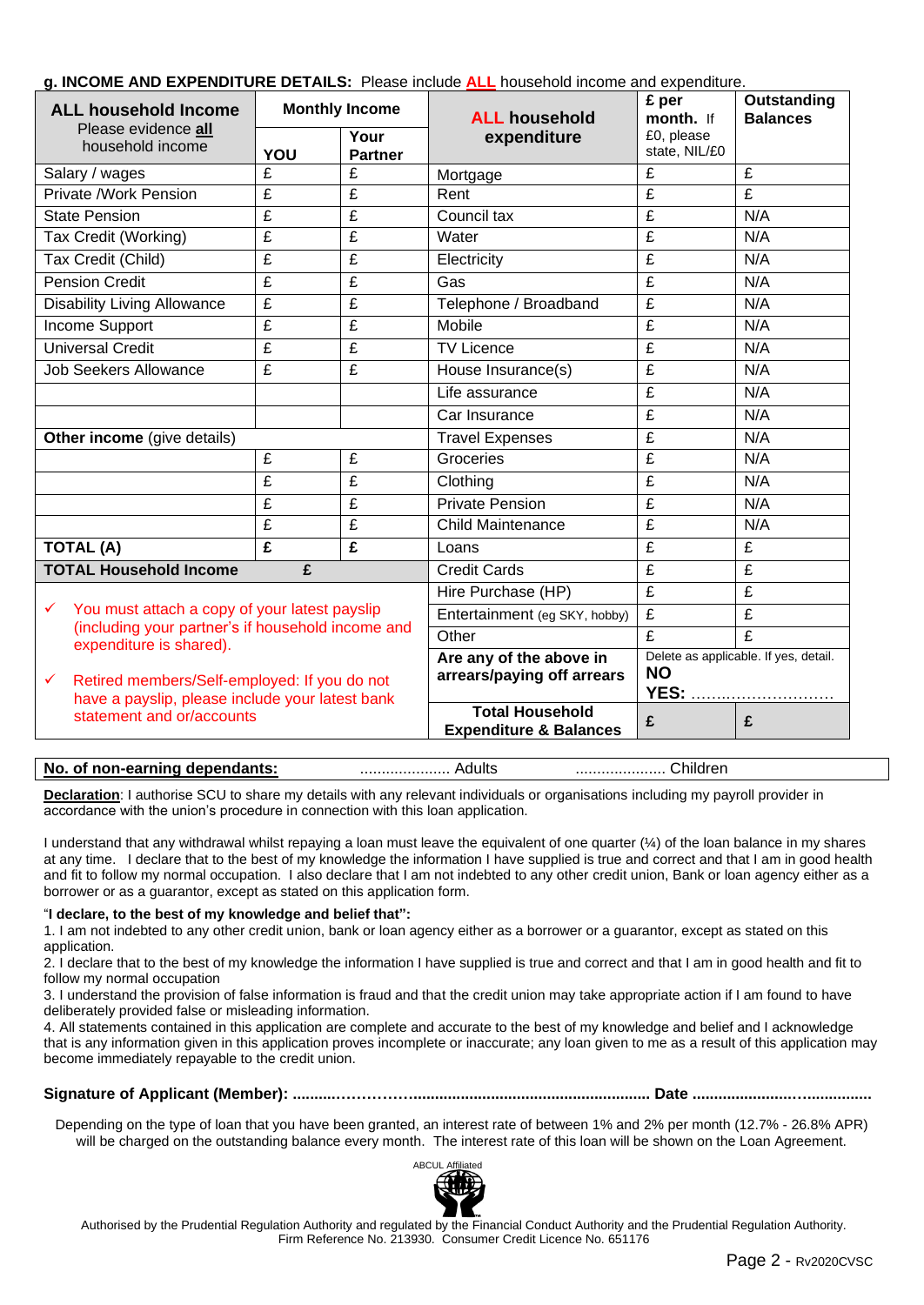### **A condensed guide to the use of your personal information by Suffolk Credit Union Ltd. and at Credit Reference and Fraud Prevention Agencies**

- 1) When you apply to us to open an account, Suffolk Credit Union Ltd. (SCU Ltd.) will check the following records about you and others (see 2 below)
	- a) SCU Ltd.;
	- b) Those at credit reference agencies (CRAs). When CRAs receive a search from SCU Ltd. they will place a search footprint on your credit file that may be seen by other lenders. They supply to SCU Ltd. both public (including the electoral register) and shared credit and fraud prevention information.
	- c) Those at fraud prevention agencies (FPAs).

SCU Ltd. may make checks such as; assessing this application for credit and verifying identities to prevent and detect crime and money laundering. SCU Ltd. may also make periodic searches at CRAs and FPAs to manage your account with us.

- <sub>2</sub> If you are making a joint application or tell us that you have a spouse or financial associate, SCU Ltd. will link your records together so you must be sure that you have their agreement to disclose information about them. CRAs also link your records together and these links will remain on your and their files until you or your partner successfully files for a disassociation with the CRAs to break that link.
- 3) Information on applications will be sent to CRAs and will be recorded by them. Where you borrow from SCU Ltd., we will give details of your accounts and how you manage it/them to CRAs. If you borrow and do not repay in full and on time, CRAs will record the outstanding debt. This information may be supplied to other organisations by CRAs and FPAs to perform similar checks and to trace your whereabouts and recover debts that you owe. Records remain on file for 6 years after they are closed, whether settled by you or defaulted.
- 4) If you give SCU Ltd. false or inaccurate information and we suspect or identify fraud, we will record this and may also pass this information to FPAs and other organisations involved in crime and fraud prevention.
- 5) If you have borrowed from SCU Ltd. and do not make payments that you owe us, we will trace your whereabouts and recover debts via Recovery Representative and/or the County Court.
- 6) We and other organisations may access and use from other countries the information recorded by fraud prevention agencies.
- $\eta$  Your data may also be used for other purposes for which you give your specific permission or, in very limited circumstances, when required by law or where permitted under the terms of the Data Protection Act 1998.

# **How to find out more**

This is a condensed version and if you would like to read the full details of how your data may be used please phone 01473 265000 or email: [credit.union@suffolk.gov.uk](mailto:credit.union@suffolk.gov.uk)

You can contact the CRAs currently operating in the UK; the information they hold may not be the same, so it is worth contacting them all. Some will charge you a small statutory fee and or a monthly fee.

- **TransUnion**, A Statutory Report can be useful if you just want to check your credit history as it stands today, and you can ask TransUnion for a FREE one-off copy of your report at any time. Consumer Services Team, TransUnion, PO Box 491, Leeds, LS3 1WZ or email your general enquiries to [consumer@transunion.co.uk.](mailto:consumer@transunion.co.uk) Call 0870 0601414 or log onto [https://www.callcreditcheck.com](https://www.callcreditcheck.com/)
- **Credit Karma** (formerly called Noddle) **[| Free For Life Credit Report And Credit Score](https://www.google.co.uk/url?sa=t&rct=j&q=&esrc=s&source=web&cd=1&cad=rja&uact=8&sqi=2&ved=0ahUKEwiOisWS8rjKAhVI7BQKHfgSDxoQFggcMAA&url=https%3A%2F%2Fwww.noddle.co.uk%2F&usg=AFQjCNGEArSlyyv5bwR95G7wpzvJWuJZUQ&bvm=bv.112064104,d.d24)** you can get your credit report and score free for life and updated every week from Credit Karma, which gets information for its credit reports from TransUnion. Your credit report and credit score, free for life with no catches or hidden charges. [https://www.creditkarma.co.uk](https://www.creditkarma.co.uk/)
- **Equifax Ltd**., Customer Service Centre, PO Box 10036, Leicester, LE3 4FS \* Your first 30 days are free then it's £7.95 per month. You can cancel at any time. <https://www.equifax.co.uk/Products/credit/credit-score.html>
- **Experian**, Customer Support Centre, Experian Ltd, PO Box 9000, Nottingham NG80 7WF, call 0800 013 8888 or log on to<https://www.creditexpert.co.uk/>\* Your first 30 days are free then it's £14.99/ month



Please contact **Suffolk Credit Union Ltd.** at Endeavour House, 8 Russell Road, Ipswich SUFFOLK IP1 2BX. Email: [credit.union@suffolk.gov.uk](mailto:credit.union@suffolk.gov.uk) Telephone: 01473 265000 Fax: 01473 216826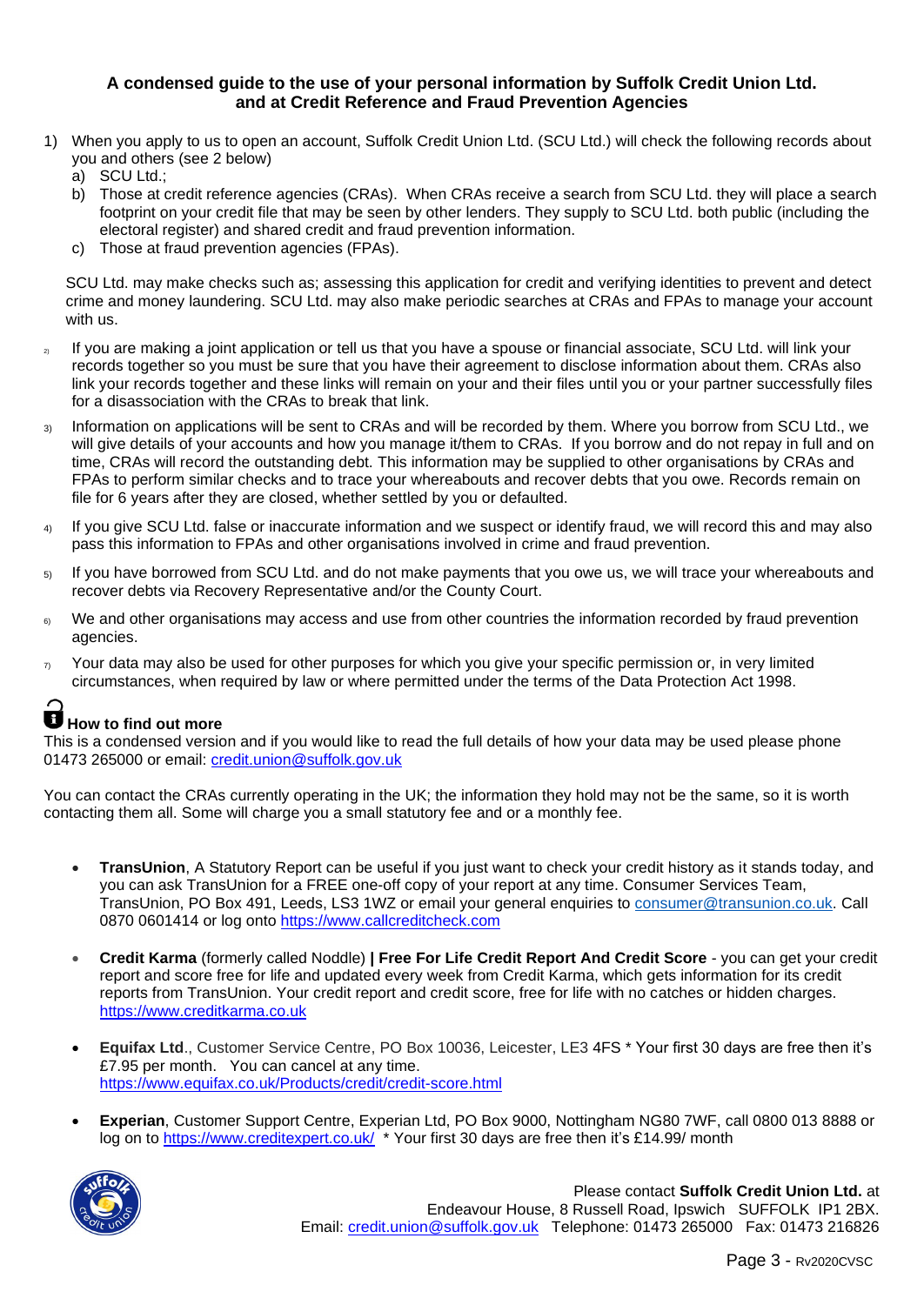

- 1. *Length of time employed with current employer.*
- 2. *Current take home pay:* To the nearest pound, please (you will need to send in a copy of your latest payslip)
- 3. *Sources of income (PROOF REQUIRED):* You should include all your regular income, including any Tax Credits, Child Benefit, Maintenance, etc. Please note you have to provide proof of your partner's income if they contribute to the household expenditure. They will need to sign the application to verify that they are aware of their details being passed on to us for consideration of this loan.
- *4. Loan request – amount requested:* Put in here the amount you want to borrow. If you have a loan already and the request is for a top-up loan, please include the 'total new loan'.
- *5. Loan request – date loan required:* Please allow **at least** 10 days between us receiving your application and you receiving your cheque. If a loan is outside policy, then the application has to go to a panel of people called the Credit Committee for them to approve your application. Because most of our business is done by post it does take a bit of time to complete everything, even using first class post. Although emailing forms to members has sped up the process, signatures are required on documents.

6. *Reason for Loan***:** To help us provide a better service we need to collate information which we can then analyse. One area of information is what people use their loans for. The categories are as follows:

- 
- 
- 
- 
- 5. Study/education costs 15. Vet expenses
- 6. Living expenses problems. 16. Hobby / Leisure expenses
- 
- 8. Car purchase / maintenance.
- 9. Holiday costs / expenses
- 10. House expenses (re.purchase) / Rent.
- 1. Medical expenses 11. Christmas Expenses
- 2. Repaying debt 12. Immediate financial difficulties
- 3. Household equipment e.g. fridge, cooker, TV 13. Green Travel; bus pass/rail tickets/bike purchase
- 4. Business development. 14. Special occasion/event e.g. wedding, anniversary
	-
	-
- 7. Household improvements. 17. Other family member expenses.

7. *You are required to save whilst paying off your loan:* You are required to save a minimum of £10.00 per month (if weekly paid £2.00 a week). For example: If your loan repayment is £52.50 then your payroll deduction would need to be at least £62.50 to include the minimum savings contribution of £10.00. NB: When you loan is repaid in full please contact the credit union to amend the payroll deduction amount. This is not actioned automatically.



Authorised by the Prudential Regulation Authority and regulated by the Financial Conduct Authority and the Prudential Regulation Authority. Firm Reference No. 213930. Consumer Credit Licence No. 651176